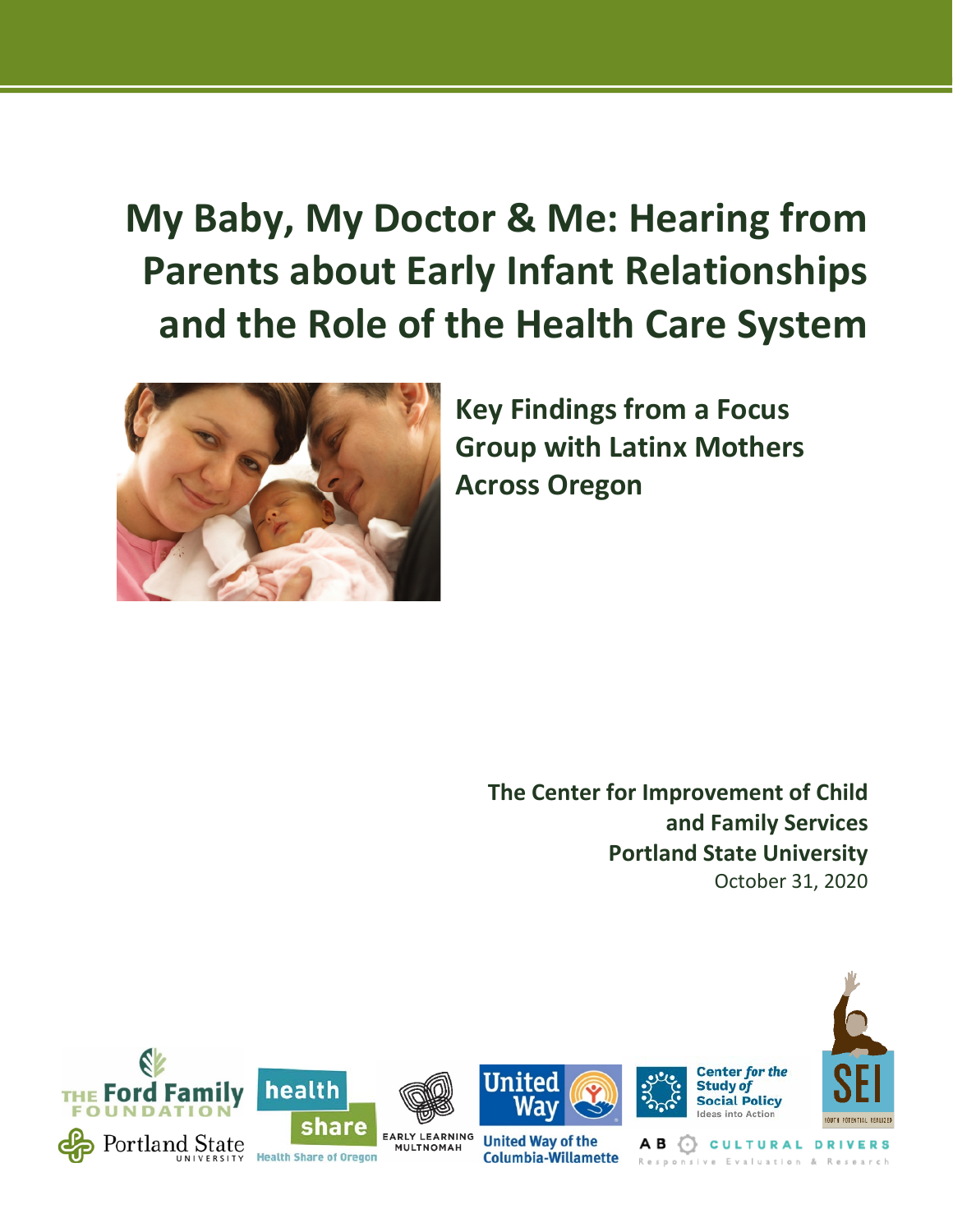# **Acknowledgements**

On behalf of the Early Relational Health research team, we want to extend our gratitude to the Latinx parents across Oregon who shared their time and experiences with us. We also want to thank the research liaisons, parent research consultants, community partners, and funders who brought their best to this project. Without the commitment of these individuals to the health and wellbeing of all babies and new parents, this work would not have been possible.

*The Center's mission is to engage in equity-driven research, evaluation, and consultation to promote social justice for children, youth, families, and communities.*

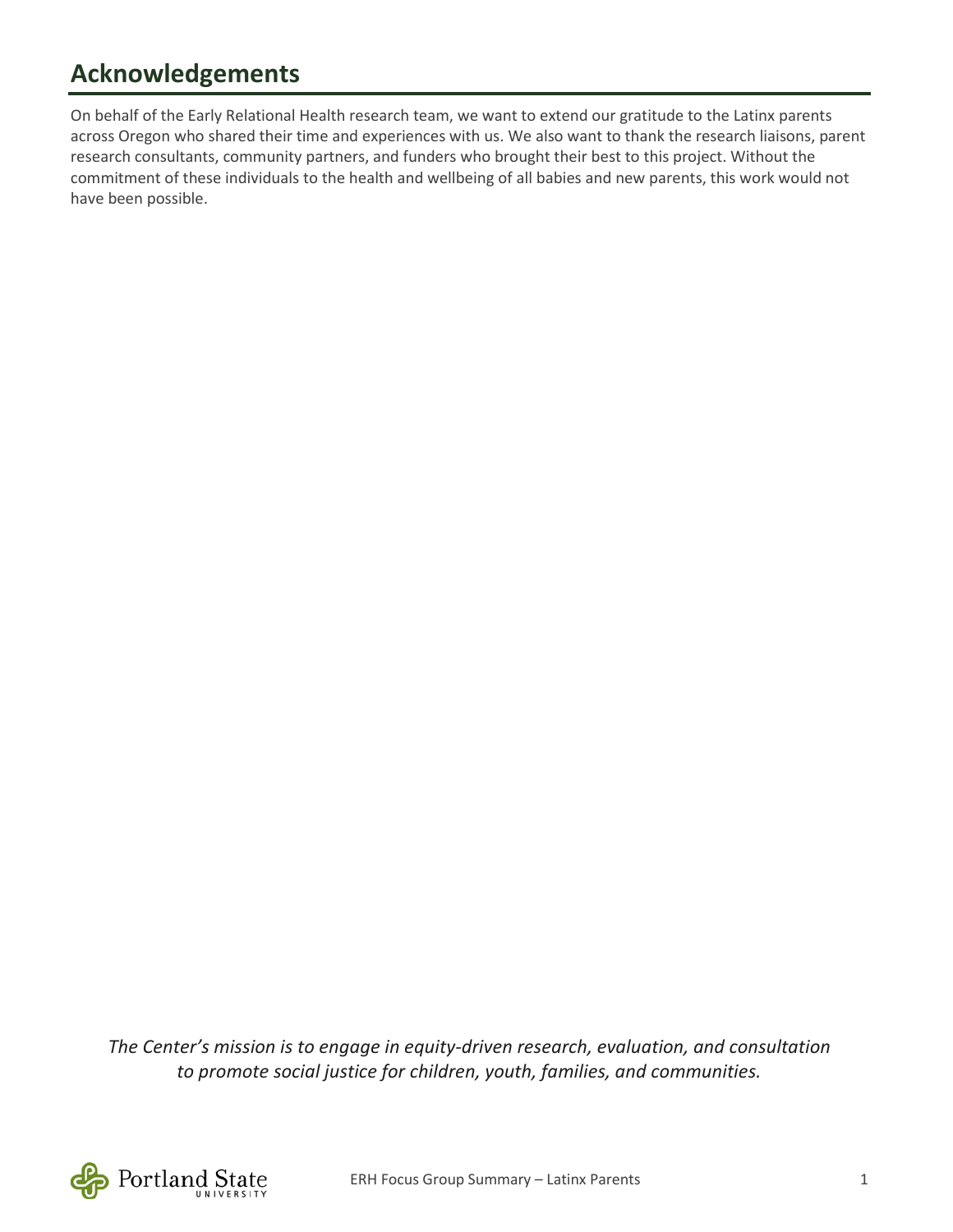There is a [growing national effort](file:///%5C%5Cpsu%5Cresources%5CStaff%5CGSSW%5CCWP%5CEarly%20Relational%20Health%5CReports%5CSEI%5COur%20project%20is%20seeking%20to%20partner%20with%20parents%20of%20infants%20and%20toddlers%20to%20advise%20us%20on%20how%20we%20can%20best%20partner%20with%20parents%20from%20their%20community%20to%20learn%20how%20they%20feel%20about%20their%20experiences%20with%20the%20health%20care%20system,%20and%20how%20%E2%80%93%20or%20whether%20-%20health%20care%20providers%20could%20provide%20better%20support%20from%20them%20in%20their%20role%20as%20parents.) to encourage doctors, nurses and others to see the relationship between parents and their infants as central to children's health, and to support parents in developing these foundational early relationships (sometimes referred to as "early relational health"<sup>[1](#page-2-0)</sup>). As this work moves forward, it is important that it includes the voices of historically marginalized parents whose personal and cultural histories, experiences, and beliefs about parenting and the role of the health care system are included. This exploratory study aimed to center the voices of three very different communities to learn more about their beliefs about the nature of their earliest relationships with their young children and their perceptions of the potential role that health care providers could play in supporting them.

To do this we partnered with teams of "Parent Research Consultants" (PRCs) representing each of the three communities of interest: (1) African American mothers in urban Portland, Oregon; (2) Latinx mothers living in rural areas of Oregon; and (3) rural, geographically isolated White mothers in Southern Oregon. PRCs provided input to the research team about the design, measures, and data collection methods for the study, as well as on the interpretation and development of a set of research briefs, including this document. PRCs were provided with an honorarium for the time spent on the project. With

their guidance, we conducted three focus groups with members of each of these three diverse communities. Focus groups asked these parents to talk about:

- What early parent-infant relationships mean to them, and how positive relationships can be established;
- Where parents go for support for themselves and their babies;
- Their experiences with, and feelings about, the role of health care providers in supporting these earliest relationships;
- Their ideas and recommendations for how health care providers could approach these issues with families most effective;

This research brief summarizes findings from a focus group held in July 2020 with 11 Latina mothers to discuss their experiences as mothers of young babies and their relationships with medical providers. All of the mothers we spoke with had at least one child between the ages of 0-3, with children ranging in age between 7 months and 16 years. These mothers live in different parts of Oregon. Participants were very motivated to share their experiences and influence change, because they believe that medical providers do not understand Latino culture and that Latino families are not often asked to participate in these types of projects.

# **How Latina Mothers Describe a Healthy Baby**

Latina mothers described in great detail what they expect to see when their baby is healthy: A healthy baby is physically **active**, **sleeps well**, **eats well**, plays, and socializes with other children. These mothers clearly saw social-emotional development as a key part of their baby's well-being.

"Mi niña duerme toda la noche, desde que nació, es una bendición y siempre ha dormido toda la noche, y siempre se levanta contenta, siento que está feliz, que no está enferma... ¡Siempre está sonriendo! Solamente llora cuando tiene hambre o no puede dormirse. Si no estuviera contenta, estaría llorona, sentadita, sin querer hacer nada. Ella es muy

activa y así sé que está saludable" [My girl sleeps through the night, since she was born, it's a blessing and she has always slept through the night, and she always gets up content. I feel that she is happy, that she isn't sick. She's always smiling! She only cries when she is hungry or can't sleep. If she wasn't content, she would be crying, just sitting there, not wanting to do anything. She is very active and that's how I know she is healthy.]

"Cuando están muy felices, juegan, están contentos, comen bien, uno nota que están bien, conviven con los demás y son sociables." [When they are very happy, they play, they're

<span id="page-2-0"></span>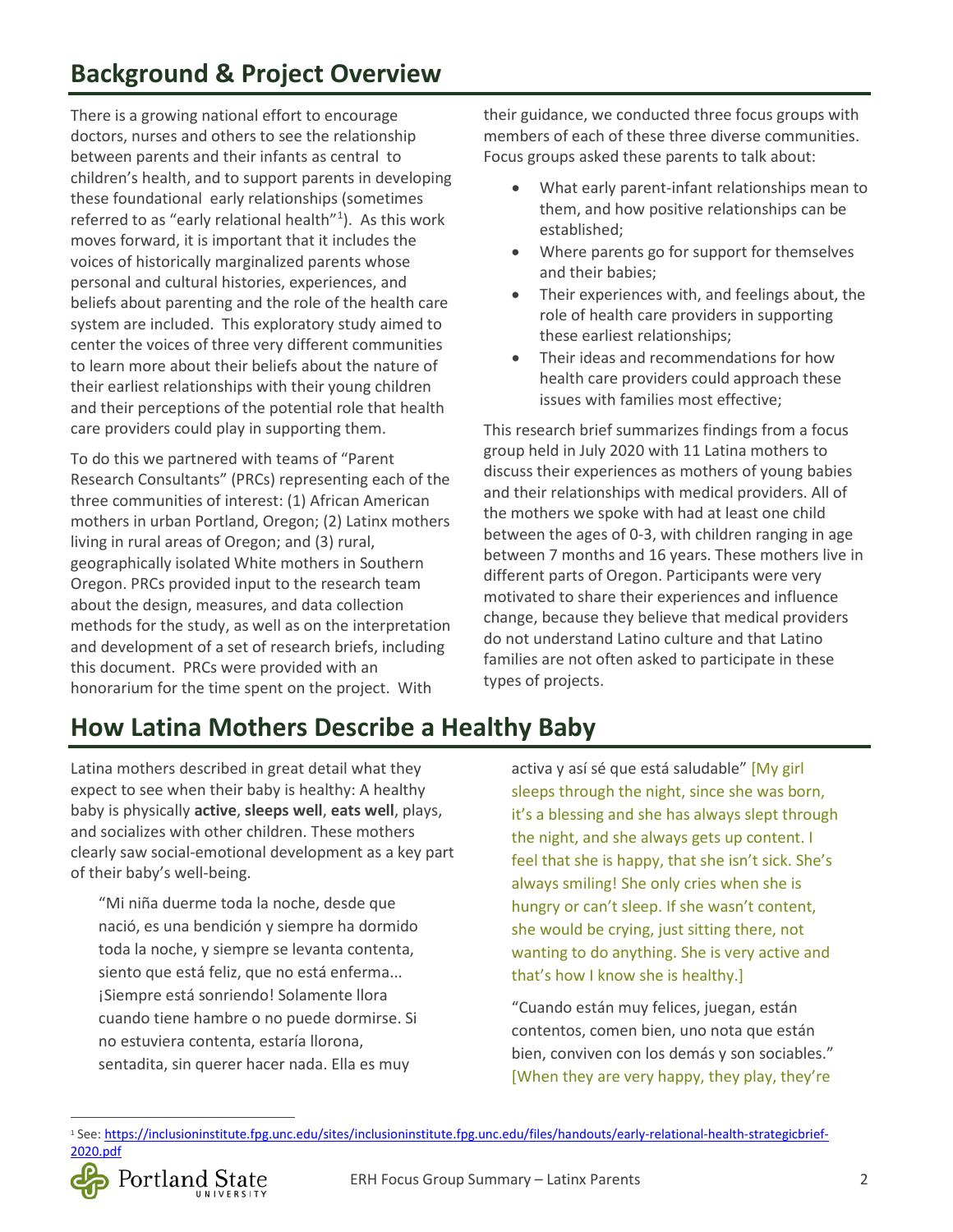content, they eat well, then one sees that they are well, they get along with others and they're sociable.]

"Me doy cuenta porque come muy bien, le gusta bailar, es muy activa, le gusta salir a caminar, y cuando regresa ya llega contenta. Cuando no se siente bien, se le nota, a veces llora mucho o cuando no duerme bien, llora mucho y me busca mucho también. Me doy cuenta cuando está sana porque es muy activa y contenta. Le gusta jugar con sus hermanos." [I can tell because she eats very well, she likes to dance, she's very active, she likes to go out for a walk, and when she comes back she's content. When she doesn't feel well, it's obvious, sometimes she cries a lot, or when she doesn't sleep well she cries a lot and seeks me out a lot too. I know when she is healthy because she is very active and content. She likes to play with her siblings.]

### **Latina Mothers Describe Strong Parent-Child Relationships**

### **Close & Safe Relationships Between Parent and Baby**

Latina mothers described how their babies have a strong attachment to each of them, sharing that their babies recognize and feel protected by them.

"Con la mirada, siento que [los bebés] distinguen a las personas y cuando escucha mi voz. Mi bebé sabe cuándo yo estoy aquí, ella sabe que soy su mamá, me mira, me reconoce y sabe que todo va a estar bien." [I feel that they can tell people apart by looking at them, and when they hear my voice. My baby knows when I am here, she knows that I am her mama, she looks at me and recognizes me and she knows everything is going to be okay.]

These mothers talked about the importance of breastfeeding, spending time with their babies, and singing and talking as helping to create these early attachments. Breastfeeding was seen as integral to forming strong early relationships with babies.

**"**La conexión que tiene mi bebé es con mi pecho, desde que uno le da pecho ellos empiezan a reconocerte; ahorita que mi niña tiene año y medio la dejo si tengo una cita con mi madrina y pregunta por mí: 'mamá mamá', y ya cuando yo llego ya está más tranquila, la bebé va por mí, cuando me ve y llego se calma, cuando no estoy pregunta y me busca a mí. Se conecta más uno con los bebés cuando le doy pecho es una conexión muy bonita." [The connection that my baby has is with my breast. Once you nurse them they begin to recognize you. Right now my girl is a year and a half old.

If I have an appointment, I leave her with my godmother and she asks for me: "mama, mama," and then when I come back she is more calm. The baby comes to me, when she sees me and I come she calms down. When I am not there she asks for me and looks for me. One connects more with babies when I nurse them, it is a very beautiful connection.]

"Yo adoro a mis hijos y siempre trato de complacerlos. Si puedo, trato de estar siempre con ellos y enseñarles lo que está bien y lo que está mal." [I adore my children and always try to please them. If I can, well, I try to always be with them and to teach them what's good and what's bad.]

"Cuando era chiquita yo le cantaba, cuando le canto, le hablo, me reconoce." [When she was little I would sing to her - when I sing to her, talk to her, she recognizes me.]

### **Important Parenting Practices**

Latinx mothers identified a number of the important behaviors, practices, and beliefs that they see as indicating close parent-child relationships and good parenting.

#### *Showing love, affection, and caring*

Latina mothers indicated that they can tell when someone has a very close relationship with their baby, when they see them giving love, affection, and treating their baby well.

"La manera de cómo los papás tratan a sus hijos, uno se da cuenta de cómo son con ellos. Tal vez el cariño que se les dé muestra si

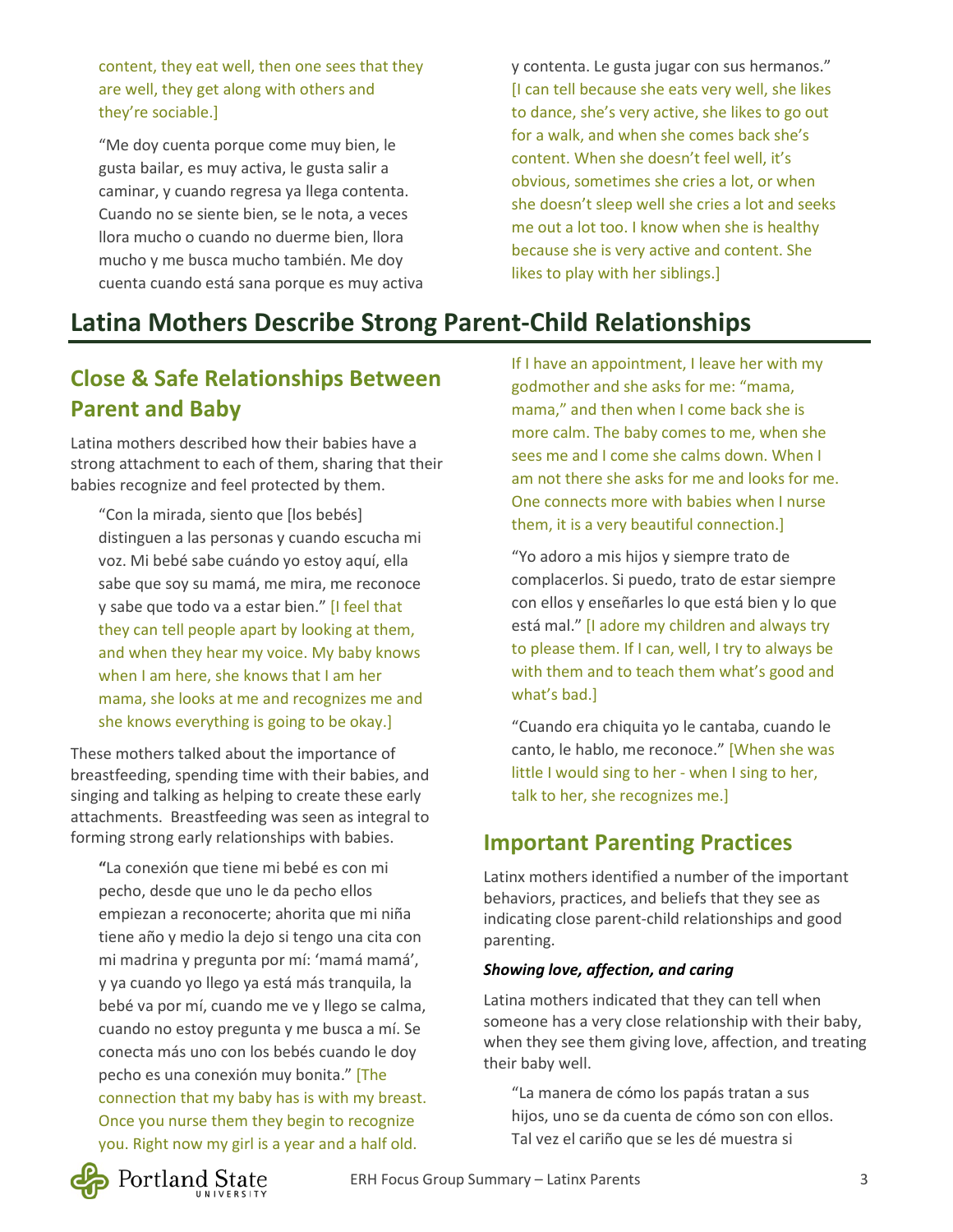realmente quieren a los niños." [From the way parents treat their children, one can tell how they are with them. Perhaps the affection that they give them shows whether they really love the children.]

#### *Setting limits and teaching their values to children*

These mothers talked about their role in providing limits and boundaris for children, and the importance of parents as role models:

"Pienso también de cómo poner límites a los niños, porque a veces veo que estos niños están haciendo cosas incorrectas que no deben hacer y los papás no le están prestando atención y que no les importa lo que está haciendo el niño, si está bien o está mal. También poner límites a lo que está bien y lo que está mal." [I also think about how to set limits for the children, because sometimes I see that these children are doing incorrect things that they shouldn't be doing, and the parents aren't paying attention to them and they don't care what the child is doing, if it's good or bad. Also setting limits about what is good and what is bad.]

**"**Pues enseñarles valores a nuestros hijos. Antes de estar casada, era más grosera pero cuando ya empecé a tener a mis hijos cambié. Yo quiero que mis hijos sean unos niños buenos, bien portados y respetuosos, pues tengo que darles un buen ejemplo. ¡Mis hijos no dicen malas palabras, gracias a Dios! Trato de no decirles a ellos malas palabras para que no me digan: por qué usted me dice que yo no diga si usted lo está diciendo; no darles mal ejemplo." [Well, teaching values to our children. Before I was married, I was more rude, but when I started to have my children, I changed. I want my children to be good kids, well-behaved and respectful, so I have to set a good example for them. My children don't say bad words, thank God! I try not to say bad words to them so they don't say them to me, why are you telling me not to say something that you are saying...don't set a bad example for them.]

#### *Allowing children freedom to explore*

A few mothers also mentioned that letting their child be independent and giving them enough space to explore, is an act of parental love.

"A veces nosotros pensamos 'como amo tanto a mi hijo… lo voy a poner en esta burbuja', pero a veces los estamos protegiendo tanto y cuidando tanto, que pensamos que los amamos por protegerlos, pero no les estamos dejando ser libres… como queremos tener el control; entonces dejarlos explorar un poquito también es amar a los niños." [Sometimes we think that 'since I love my kid so much, I am going to put him in this bubble,' but sometimes we are protecting them and taking care of them so much, that we think that we love them by protecting them, but we aren't letting them be free, since we want to have the control, so letting them explore a little is also loving children.]

#### *Tending to baby's physical and emotional needs*

Participants also described a variety of ways that parents take care of their children, including tending to their children's' health, nutritional and educational needs. This was also seen as an indicator that a parent wants the best for their children.

**"**Y por más besitos que les demos, pues también tiene que ver mucho la nutrición y todo eso, es una combinación y un conjunto de cosas que a veces no se puede ver a simple vista si alguien es buen papá o no. También el levantar a los niños a tiempo para ir a la escuela o no llegar tan tarde... Nada más prestarles atención. Yo a veces voy a citas con el doctor y veo que la mamá está en el celular durante todo el tiempo y los niños de ahí brincoteando por todos lados y pidiendo atención. Entonces esa es otra manera de cuidarlos o no cuidarlos." [And the more kisses we give them, well, nutrition and all that has a lot to do with it too, it's a combination and a group of things so that sometimes one can't see just by looking if someone is a good parent or not. Also getting the children up in time to go to school, or not arriving too late... Just pay attention to them. I sometimes go to doctor's appointments and I see that the mother is on

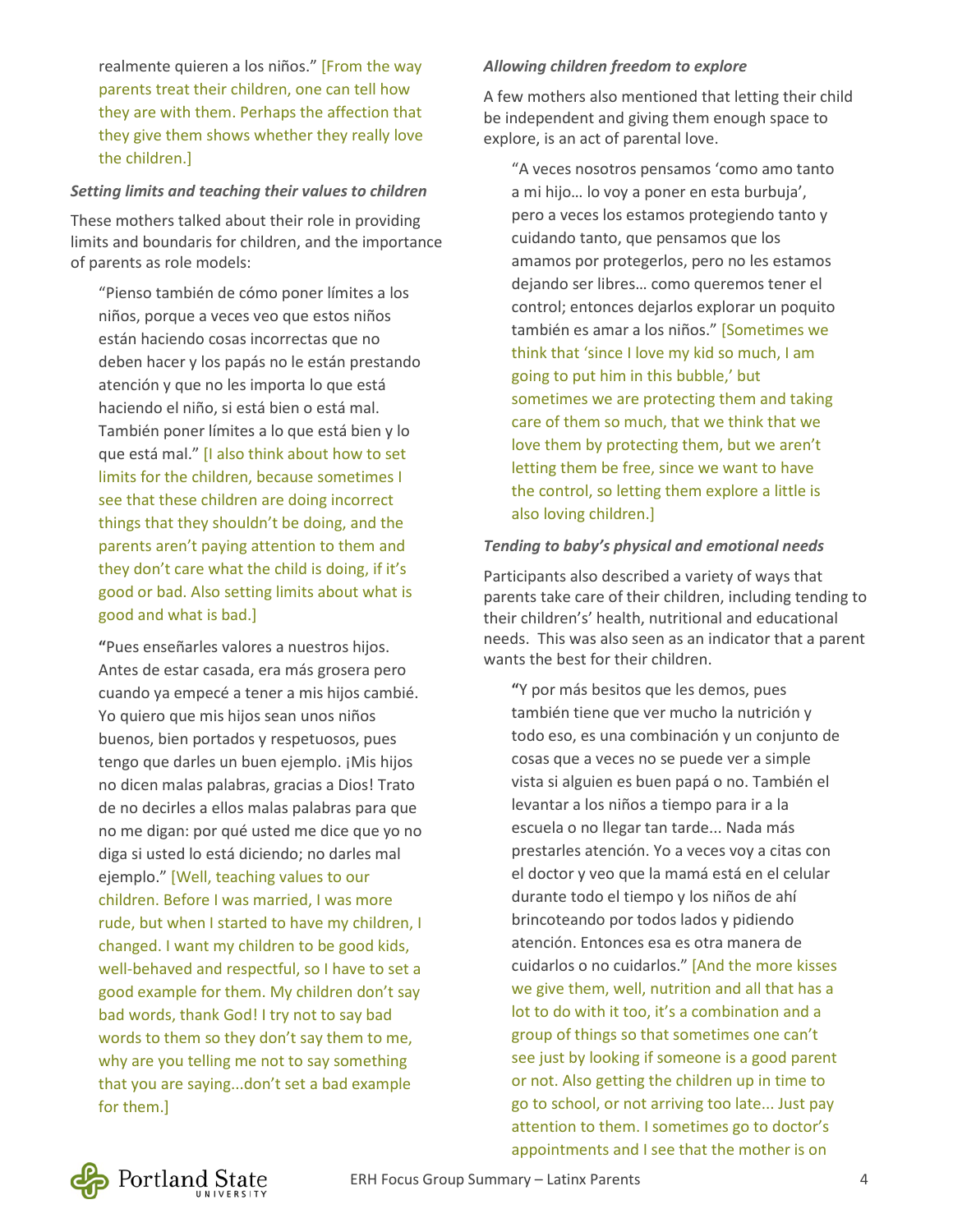her phone the whole time and the children are there jumping all over the place and asking for attention. So that is another way of taking care of them or not taking care of them.]

#### Another mother shared that she sees **parent-child relationships reflected in the child's behavior**.

**"**Yo diría que también tienen mucho que ver en algunas ocasiones el comportamiento de los niños. Me ha tocado en ocasiones mirar a niños actuar como temerosos. Y una cosa es respeto y otra cosa es temor. Y yo creo que ahí es donde también en el comportamiento de los niños y cuando ellos escuchan el tono de voz de los padres, ahí uno se da cuenta si los papás son amorosos o son fuertes con ellos." [I would say also that sometimes the behavior of the children has a lot to do with it. I've had occasion to see children acting as if they were scared. And respect is one thing, but fear is another. And I believe that that's also where, in the children's behaviors and when they hear their parents' tone of voice, from that one can tell if the parents are loving or if they are strict with them.]

### **Parental Support for Children's Growth & Development**

Mothers shared the many ways that they support their babies' development and growth. These efforts include providing a daily routine and naps, exposure to different foods for well-rounded nutrition, and talking with baby to stimulate language development.

#### *The importance of daily routines, physical development and naps*

"Hacer ejercicios con ella en las mañanas es parte de la rutina, también es para que ella sepa qué va a pasar; hacerle ejercicios, ponerla bocabajo, darle masajes en la espalda y moverle los piecitos." [Doing exercises with her in the mornings is part of the routine, also so that she knows what's going to happen, doing exercises with her, putting her on her tummy, giving her back massages and moving her little feet.]

"Mi niña iba a la escuela y trato de seguir la misma rutina de la escuela (en la casa) para



Portland State

"Yo me aseguro de que al menos tomen una siesta, por lo menos una hora durante al día porque si no están hiperactivos." [I make sure that they take at least one nap, for at least one hour during the day, because if not, they are hyperactive.]

While routine is important, one mother also stressed the **importance of not overprotecting children** and "letting them be."

"... me gusta dejarlos ser, no me gusta presionarlos para nada. Él empezó a caminar y gatear al tiempo que él quiso. Al mayor quizás si lo forcé, estaba yo muy joven y escuchaba todo lo que los demás me decían y lo sobreprotegí mucho. A los demás ya no me preocupe mucho, los estamos haciendo dejar ser, que explore las cosas; si se cae… se cayó, lo he dejado ser, a ser más libre, que a su tiempo haga lo que él quiera. Si se cayó, lo miro y si se cae, que se de cuenta que se cayó." [... I like to let them be, I don't like to pressure them for anything. He started to walk or crawl when he wanted to. The older one I might have forced, I was very young and I listened to what everyone else told me and I overprotected him a lot. For the rest I didn't worry as much, we were letting them be, so they would explore things, if they fell they fell, I have let him be, to be more free and do what he wanted in his own time. If he falls I look at him and if he falls he should realize that he fell.]

#### *Exposure to different foods*

Good nutrition and exposure to wide variety of foods and flavors were also featured in their responses.

"Algo que estoy haciendo con mi nena es introducir diferentes comidas, muchos sabores, muchos vegetales para que coma de todo en el futuro." [One thing I am doing with my little girl is introducing her to different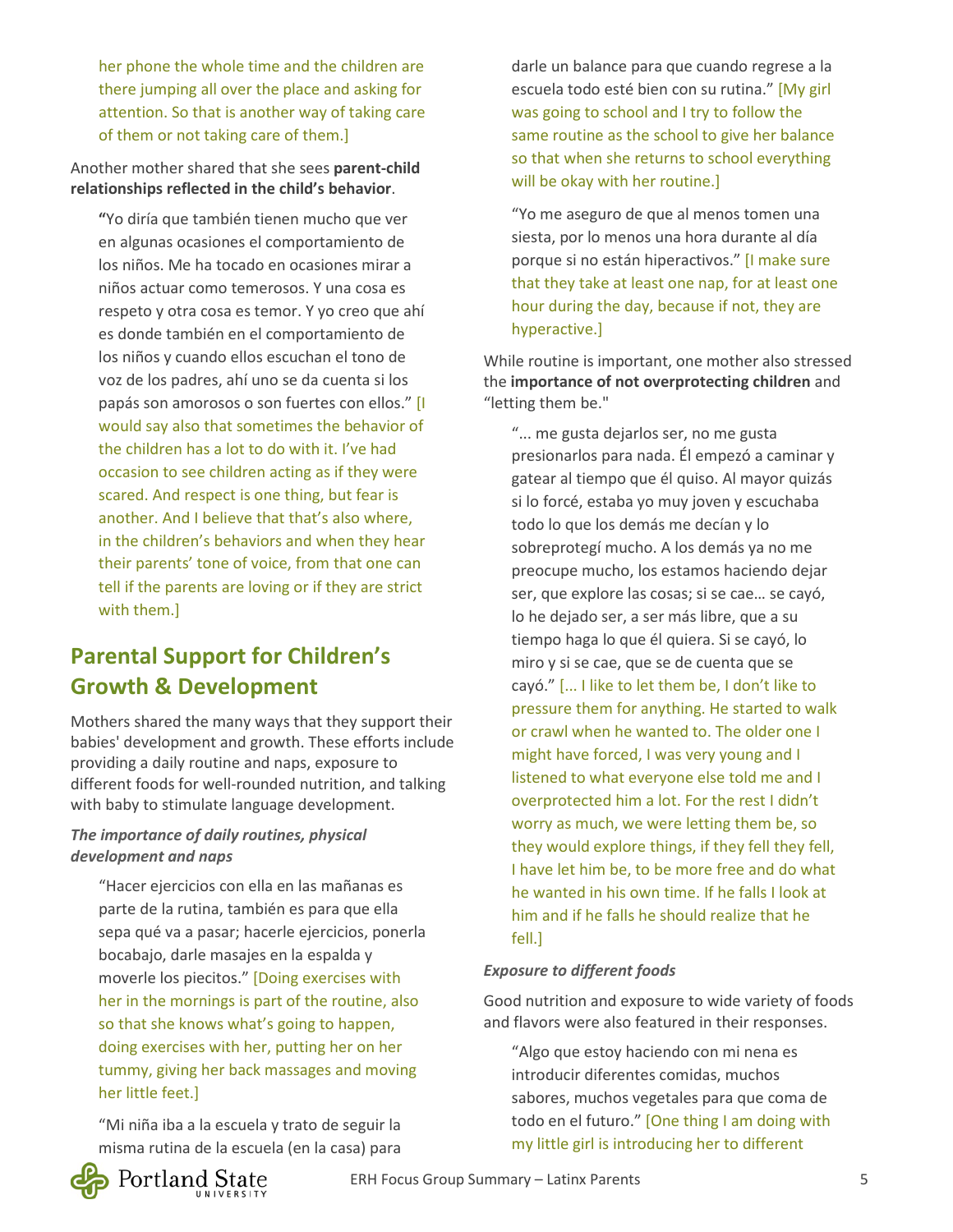foods, many flavors, many vegetables so that she will eat everything in the future.]

#### *Promoting language development*

Parents also shared that they found any reason to talk to their baby to promote language development.

"Algo que hacía antes, cuando los llevaba a la tienda, pasábamos por el área de las frutas y verduras, les decía: 'ay mira allá hay una zanahoria'! 'Y para que es?' Esperaba que me dijeran la respuesta y cuando cocino también los motivó a hablar y expandir el lenguaje." [Something I did before, when I would take them to the store, we would go through the produce section and I would say to them: "Look, there's a carrot!" "What is it for?" I would wait for them to tell me the answer, and when I cook I also encourage them to talk and expand their language.]

### **Parents Take Pride in Their Children's Accomplishments**

The Latina mothers had many stories about when their babies made them proud. These stories included their children's achievements in physical development, speech and language development, social development, and toilet training.

"Ahorita el más pequeñito [de mis hijos] lo que me da mucho orgullo es que él no se muere de hambre, él va al refrigerador agarra la cuchara para el yogurt, el tenedor; [sabe que es] para otra cosa, el ya sabe para qué sirven las cosas, el agarra lo que necesita. Me dice mamá "ah" que quiere comer y me da orgullo que sepa para qué sirve la cuchara y el tenedor, me dice cuando quiere comer." [Right now, the little one, what makes me really proud is that he won't die of hunger, he goes to the refrigerator, gets a spoon for the yogurt, the fork for something else, he already knows what things are for, he grabs what he needs. He says to me "mama" and "ah," that he wants to eat, and it makes me proud that he knows what the spoon and fork are for and he tells me when he wants to eat.]

### **Early Parenting Challenges for Latina Mothers**

Latina mothers described in detail the biggest challenges they went through with their babies. Many shared various problems that they experienced with their babies and how it impacted the whole family. They highlighted sleeping schedule issues, teething, breastfeeding, car driving and complications related to premature birth.

"Lo que me tocó pasar fue bien duro, porque cuando nació mi niño no podía dormir, su horario de dormir era completamente diferente, así tardamos ocho meses. [El] dormía en las tardes y despertaba en las noches y ya no dormía. Yo trabajaba y nos turnábamos con mi esposo. La doctora nos ayudó, me decía muevan la cuna acá, saquen la cuna allá, que hagan esto y el otro, hicimos todo lo posible y no se acostumbraba a dormir; hasta que llegó el mes 8... y pudimos dormir. Fue un reto que vivimos mi esposo, yo y mis niños también, porque ellos también padecían todo eso...Fue super difícil." [What I had to go through was really hard, because when my boy was born he couldn't sleep, his sleep schedule was completely different. We went on eight months like that. He would sleep in the afternoons and wake up at night and not sleep any more. I was working and taking turns with my husband. The doctor helped us, she told me to move the cradle here, take the cradle out there, do this, that, and the other thing, we did everything possible and he wouldn't get used to sleeping; until he got to month eight and suddenly we slept. It was a challenge that we lived through, me and my husband and my children as well, because they also suffered through all of that...It was super hard.]

"Yo también he tenido un reto difícil con mi niña porque a los seis meses le comenzaron a salir los dientes, pero los dos de arriba y los dos de abajo. Y yo sufrí mucho con ella, porque le daba mucha fiebre y alta. Fue muy pesado, porque le estaban saliendo cuatro dientes a la vez, y fue muy feo la fiebre que le dio...Ella

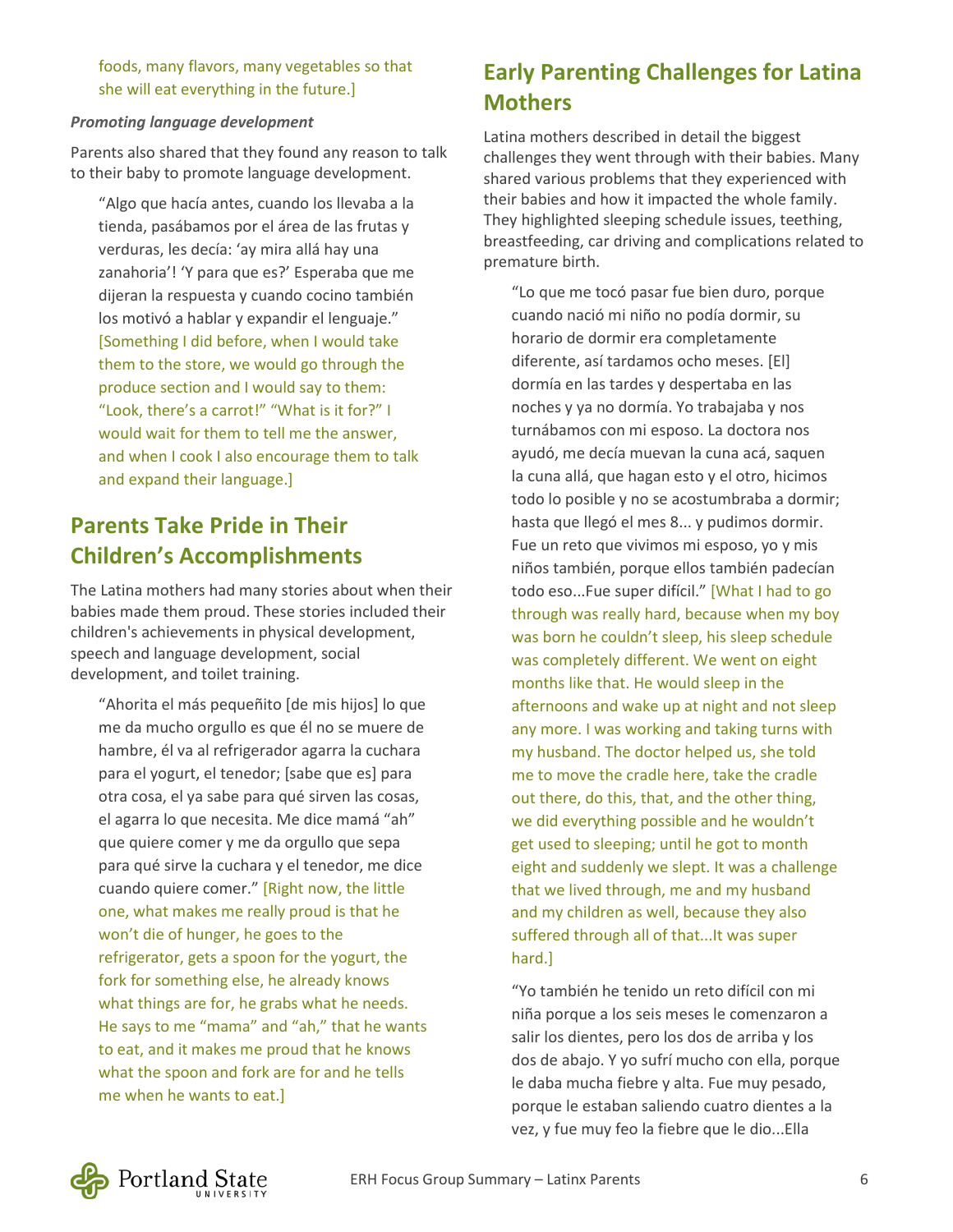sufrió mucho con los dientes y yo también." [I also have had a difficult challenge with my girl because at 6 months her teeth started to come in, and it was two on the top and two on the bottom. And I suffered a lot with her, because it gave her a lot of high fevers. It was very intense, because she had four teeth coming in at once, and the fever it gave her was horrible...She suffered a lot with her teeth, and I did too.]

More than one mother explained how hard it was for her to leave her premature baby in the hospital.

"El desafío más grande que he tenido entre todos mis embarazos y mis hijos ha sido el tenerme que venir del hospital y tenerla que dejar a ella [su bebe] ahí. Y estar constantemente yendo al hospital todos los días a verla y tenerme que separar de ella, eso fue lo más horrible que tuve que pasar con ella y con todos mis hijos, pero especialmente con ella, y más porque tuvo que estar mucho más tiempo en el hospital que los otros niños." [The biggest challenge that I have had with all of my pregnancies and my children has been having to leave the hospital and having to leave her there. And being constantly going to the hospital every day and having to separate myself from her, that was the most horrible thing I had to go through with her and all of my children, but especially with her, and more because she had to be in the hospital much longer than the other children.]

Another mother shared how difficult breastfeeding was when her baby had gotten used to drinking milk from a bottle.

"Yo sí creo que uno de los retos con mi último hijo fueron varios, pero uno fue de que a los cinco días de haberlo tenido me hicieron cirugía del cerebro, entonces, por todo el medicamento y la radiación que estuve, no le puede darle pecho directamente, pero como yo quería darle pecho; entonces cada dos horas me sacaba la leche y no le podía dar esa leche por todo el medicamento que tomaba, entonces tenía que tirarla... Ya cuando yo le quise dar el pecho, que fue a los 4 meses,

cuando terminé la radiación, no me quiso recibir el pecho. Ya estaba acostumbrada con la mamila, no quiso agarrar el pecho y eran gritos y gritos...y yo ya estaba cansada de estar sacándome la leche con la máquina...el rehusaban el pecho, me lo tiraba hasta que al fin lo agarró..." [I do believe that one of the challenges with my last boy, there were several, but one was that five days after the birth I had brain surgery, and then, because of all of the medication and the radiation that I had, I couldn't nurse him directly, but because I wanted to nurse him, every two hours I pumped my milk, and I couldn't give him that milk because of all the medication I was taking, so I had to dump it. Meanwhile, they were giving us, from the milk bank, they were giving us milk. And then when I wanted to nurse him, at four months when the radiation was done, he didn't want to take the breast. He was already accustomed to the bottle nipple, he didn't want to take the breast, and there were screams and screams... and I was tired at that point of pumping with the machine...he refused the breast, he pushed it away, until finally he took it…]

### **Who Do You Go to for Support?**

Latina mothers expressed that they would have liked to meet and get support from other families who have gone through the same obstacles with their children.

"Yo creo que sí me hubiera ayudado más conocer a una mamá que estuviera pasando por lo mismo que yo, que me hubiese aconsejado que hacer o qué pasos se venían. Yo creo que eso si me hubiera ayudado un poquito más, para no confundirme con tanta información que me dieron y al final de cuentas, no fue nada de lo que me estaban diciendo que podía hacer. Entonces... tal vez platicar y desahogarme con alguna mamá que estaba pasando por lo mismo." [I believe that it would have helped me more to know a mother who was going through the same thing as me, who could have advised me on what to do, or what steps were coming. I believe that would have helped me a bit more, so that I

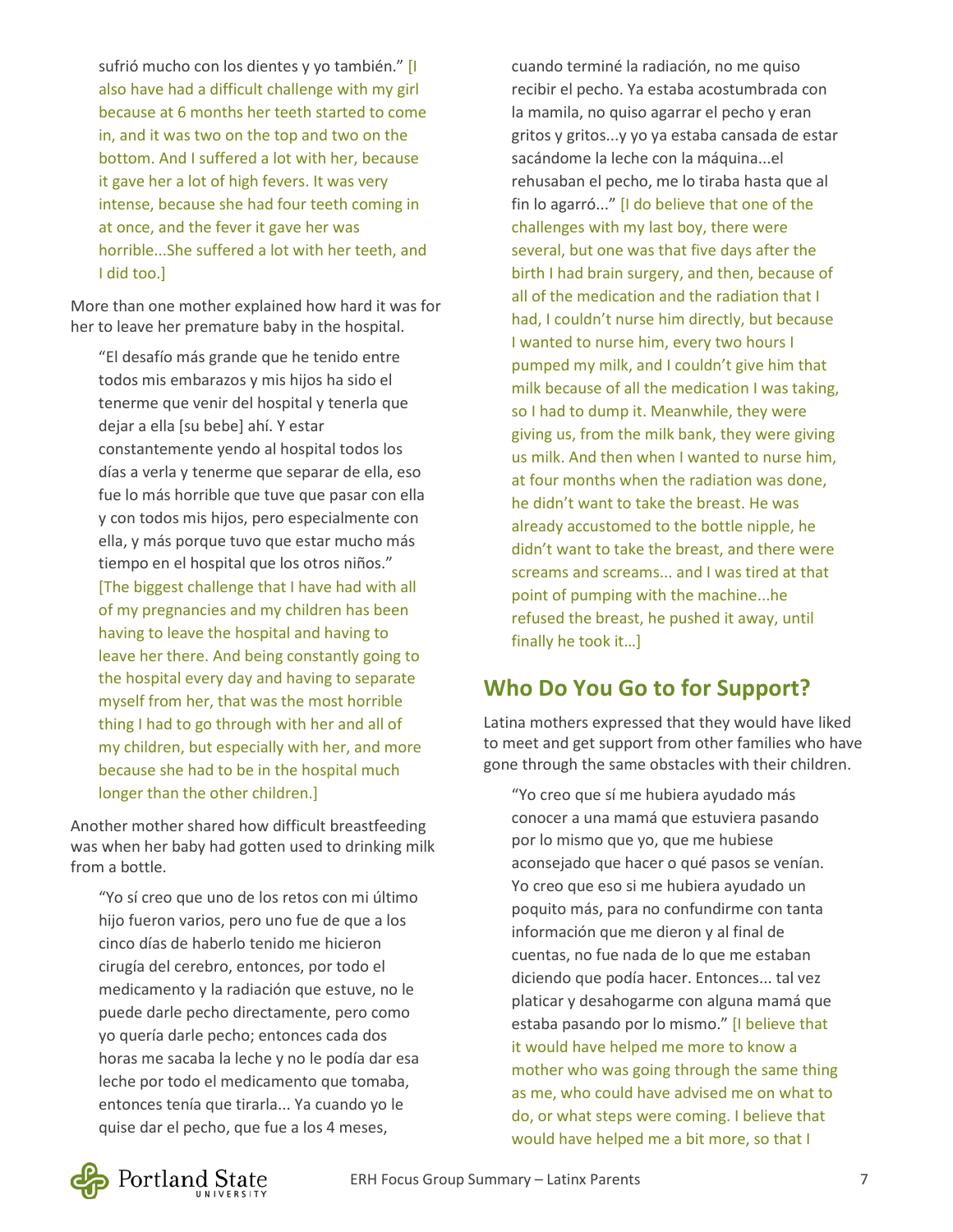didn't confuse myself with all the information they gave me, and in the end, it wasn't any of the things that they were telling me it could

be. So, I believe that yes, maybe talking with and unburdening myself with a mother who was going through the same thing.]

## **The Role of Medical Providers in Supporting Early Relationships**

Fewer than half of the mothers reported that they reached out to their medical providers to address concerns beyond the babies' physical health. Some mothers reported instances where they were able to get support beyond physical concerns, with these examples related in particular to children with special needs or challenges.

"Yo tuve una conversación con mi doctor sobre mi niña, porque como ella estuvo mucho tiempo en la incubadora, no pudimos hacer el mismo "bond" que cuando estás con tu niño en el mismo cuarto y lo puedes tocar. Con ella tuve que trabajar un poco más, para que me aceptara o para comunicarse con otros niños o que dejara que las demás personas la miraran, la tocaran... No quería que nadie la tocara, entonces yo sí tuve que hablar con mi doctor sobre eso y tuvimos que ir poquito a poquito, especialmente en la escuela, a que dejara que las maestras la tocaran, que los otros niños pudieran jugar con ella; porque era de las que no dejaban que nadie la tocara, como que si fuera una muñeca de porcelana, que no me toquen,… entonces yo tuve que trabajar mucho sobre eso con el doctor de ella." [I had a conversation with my doctor about my girl, because she was in an incubator for a long time. We couldn't form the same bond that you can when you are with your child in the same room and you can touch them. With her I had to work a little more so that she would accept me or so that she would communicate with the other children, or so that she would

let other people look at her or touch her… She didn't want anyone to touch her, so I had to talk with my doctor about that and we had to go little by little, especially at school, so that she would let the teachers touch her, so that the other children could play with her, because she was one of those kids who wouldn't let anyone touch her, as if she were a porcelain doll, don't let them touch me, so I had to work on that a lot with her doctor.]

One mother shared how her doctor was supportive when she was struggling with an uncertain diagnosis for her older child who was exhibiting symptoms of autism and hyperactivity.

"...le agradezco al doctor me tuvo tanta paciencia; le puedo dar a mi hijo esos exámenes. En un lapso de seis meses le hizo un examen, especialmente para los que él ocupaba y si hizo un examen donde lo relajaron mucho… Tuve que conectar al doctor, para que hablara con la maestra, nos juntamos para hacer un plan, especialmente para mi hijo, hasta ahorita mi hijo tiene un plan en la escuela." [I appreciate that the doctor was so patient with me, I could give those tests to my son. After six months they did a test on him, especially for those [behaviors] that he was doing, and they did a test where they relaxed him a lot…I had to connect with the doctor, so that he would talk with the teacher. We met to make a plan especially for my son, and my son still has a plan at the school.]

### **Experiences with Medical Providers**

Most of the Latina mothers described good interactions with their medical providers. They shared that they **value having close relationships** with their children's doctors, and that **they want to be heard**. While it is not always easy to establish a close relationship, it is very important to them.

Portland State

### **Close Relationships are Paramount for Latinx Families**

Positive examples of experiences with medical providers included interactions with doctors who get

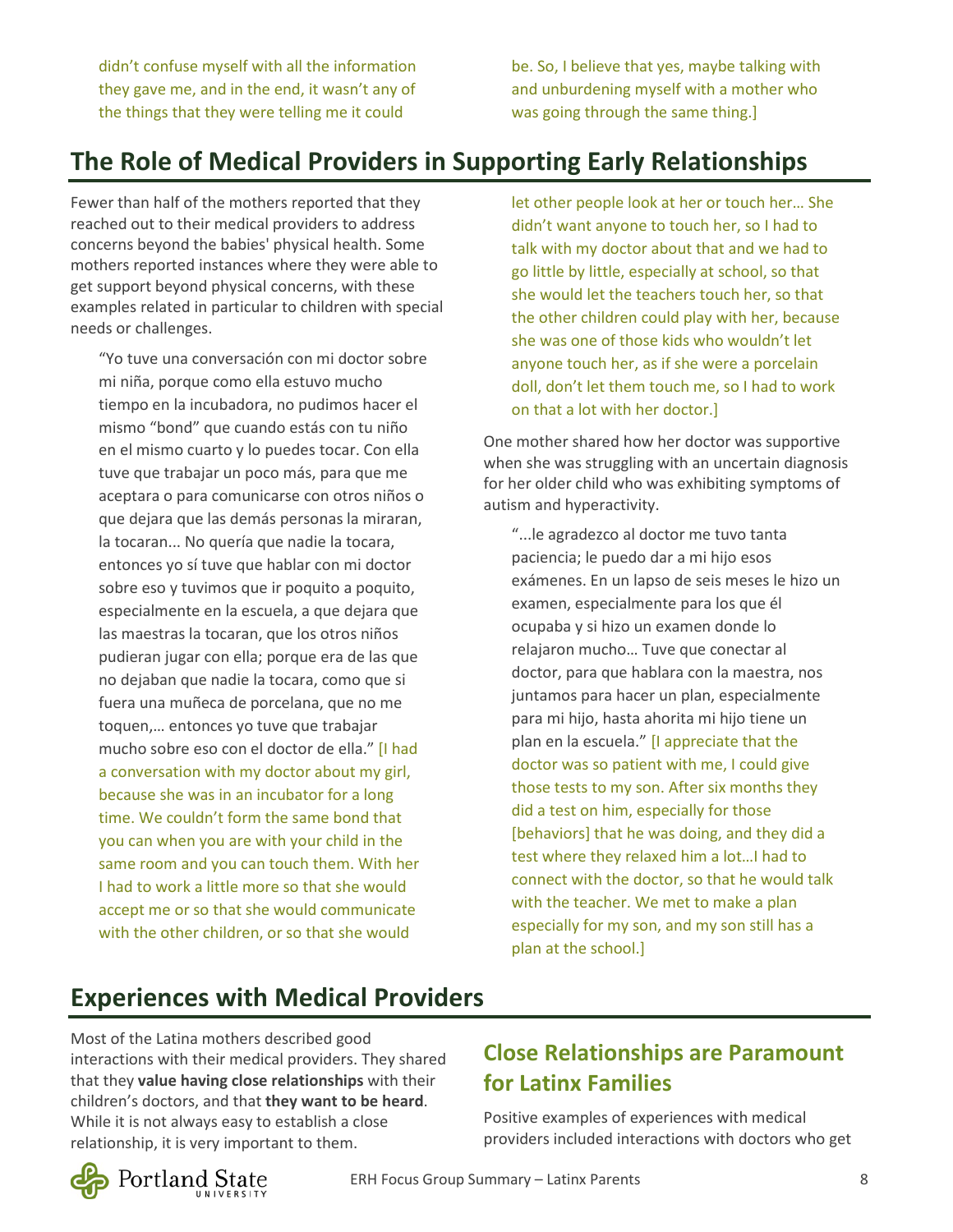to their know patients, speak their language and spend the necessary time without rushing, and with this they are able to better meet their needs due to the relationship they've built.

"Tengo el mismo pediatra para ambas [niñas] y las conoce a las dos muy bien... y casi siempre llevo a ambas [al doctor]; entonces se acuerda muy bien del nombre de ellas, de lo que les gusta y me pregunta cómo sigue [nombre de la niña]? ¿Está usando sus lentes? Ya veo que si ya los tiene, ¿cómo está tu esposo? ¿Cómo está el trabajo? ¿A ti cómo te va? ¿Qué has hecho? ¿Sigues en el mismo trabajo? Se acuerda absolutamente de todos los detalles...en cuestión de la relación eso lo aprecio mucho, aparte el pediatra habla español y ella ya sabe que hablo español, no le tengo que decir que me tiene que dar información en ambos idiomas, porque a mi esposo le gusta leer mayormente en español, eso aprecio mucho que sepa de nuestras necesidades y que se preocupe y pregunte no solamente por la salud de las niñas, pero también de mí. [El doctor me pregunta] ¿Y tú cómo estás? Asegúrate de que si estás teniendo esos síntomas de depresión posparto, que hables con tu médico. Yo lo aprecio muchísimo." [I have the same pediatrician for both [children], and she knows them both very well…and I almost always take both of them [to the doctor]; then she remembers both of their names very well, what they like, and asks me 'How's it going [daughter's name]? Are you using your glasses? I see that you have them, how is your husband? How is work? How is it going for you? What have you done? Are you in the same job?' She remembers absolutely all the details... with regards to the relationship, that I appreciate a lot, and the pediatrician speaks Spanish and he knows that I speak Spanish, I don't have to tell him that he has to give me information in both languages, because my husband prefers to read mostly in Spanish, I really appreciate that he knows our needs and that he is concerned and asks about not only the girls' health but also about me. And you, how are you? Be sure that if you are having

#### any of those postpartum depression symptoms, that you talk with your doctor. I appreciate it a lot.]

"[la doctora] me hace sentir súper cómoda siempre, se toma el tiempo, habla con los niños, les pregunta cómo están, cómo ha crecido, y cómo les van en la escuela...se toma tiempo de hablar con mis hijos...me gusta mucho que la doctora se tome el tiempo de preguntarles a ellos y si no pueden contestar las preguntas entonces voltea conmigo, y dice a ver ¿qué pasó?." [the doctor] always does make me feel super comfortable, she takes the time, talks with the children… asks them 'how they are, how they've grown,' and 'how school is going for them?' She takes the time to talk with my children. I like that a lot, that the doctor takes the time to ask them and if they can't answer the questions then she turns to me, and says 'Let's see what happened?']

One mother shared a story about how she felt supported by her medical provider after the child's teacher recommended that their child take medication to make him less active.

"Una de las maestras me dijo: ' lleva a tu niño al doctor para que le den medicamento, porque es muy activo'. ¿Entonces le dije por qué medicamento? Es porque tu niño es demasiado activo y aquí todos los niños se le quedan viendo y no quieren trabajar. Le dije entonces si le molesta, maestra; puedo hablar de que mejor tome clases en mi casa, porque yo no le voy a dar medicina a mi hijo para que se calme o se duerma o se tranquilice. **Entonces tuve que hablar con la pediatra y me dijo que está muy mal. Yo no recomiendo medicina. No te voy a dar medicina para tu hijo y menos si no sabemos qué diagnóstico de tu hijo. No te puedo recomendar algo hasta que lo chequeen bien**. Entonces, yo hablé con el director y le dije lo que me había dicho la maestra y la maestra después se disculpó y me dijo que ella tenía un hijo que se parece al mío." [One of the teachers said to me: 'Take your boy to the doctor so that they can give him medication, because he is very active.' So, I said to her, why medication? It's

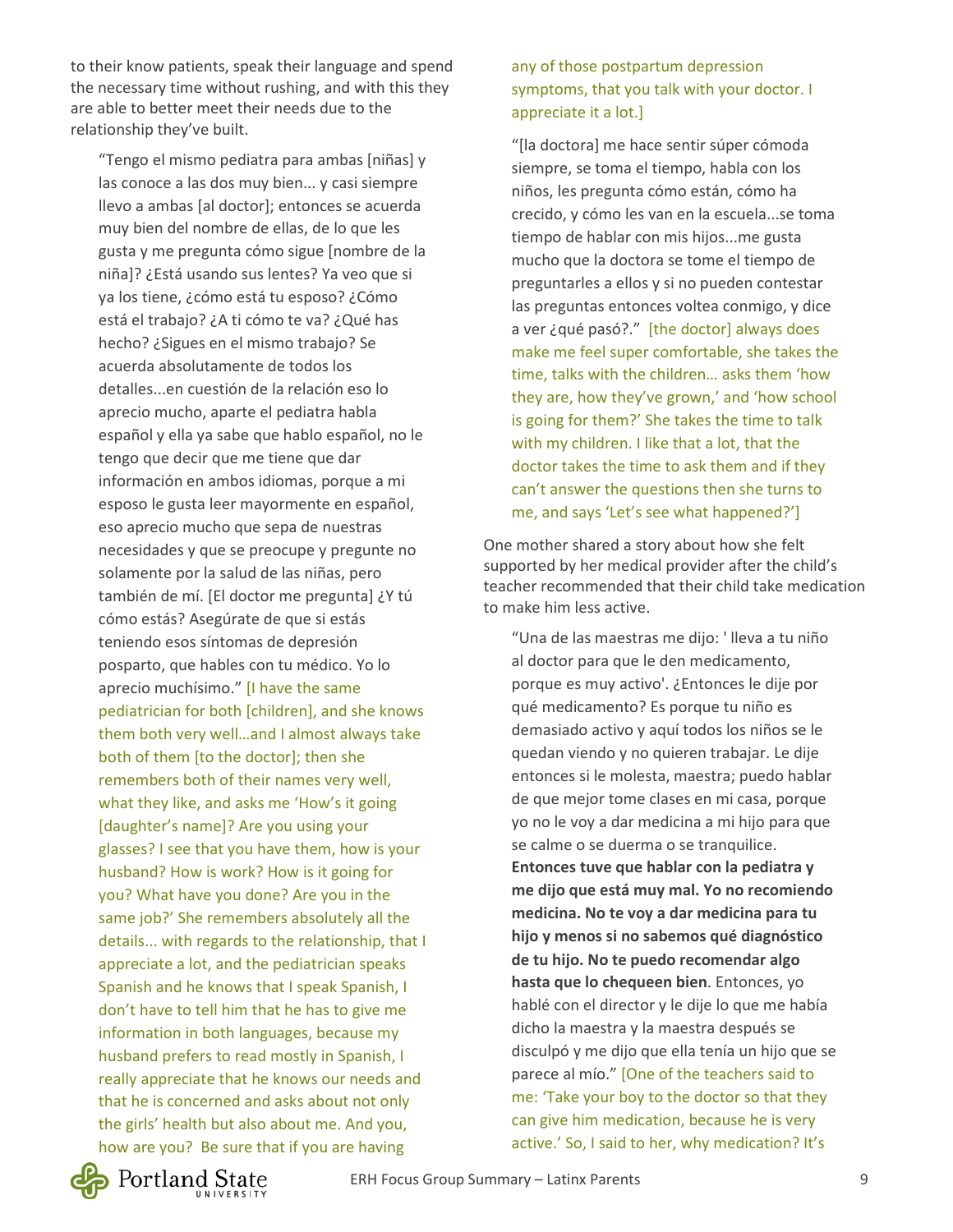because your boy is too active and here all the children end up watching him and they don't want to work. Then I told her that if he bothers you, teacher, I can talk about it maybe being better for him to take classes at home, because I am not going to give medicine to my son so that he calms down or goes to sleep or is tranquil. Then **I had to talk with the pediatrician and he said it's very bad. I don't recommend medication. 'I am not going to give you medication for your son, and even less if we don't know your son's diagnosis. I can't recommend anything until we examine him thoroughly.'** Then, I talked with the director and I told him what the teacher had said, and later the teacher apologized and told me that she has a son who seems like mine.]

### **The Relationship Suffers When Medical Providers Don't Spend Appropriate Time and are Dismissive of Concerns**

When providers rush families, have not taken the time to address the families' concerns appropriately or deny them, and are negligent the relationship suffers and the parents are displeased and frustrated.

"Con mi primer niño, que ya tiene 12 años, iba con una pediatra y nos cambiamos de lugar... el servicio era muy rápido; ¿el paciente que sigue? es que tenía otra pregunta, 'oh, lo siento, a la otra cita cuando vengas a las vacunas'. Me tuve que salir de ahí, no me sentí a gusto" [With my first boy, who is 12 now, I also went to one pediatrician and we changed locations… and I had to go to the other office and I felt the same, like the service was very fast, the next patient?, 'it's just that I have another question,' 'oh, I'm sorry, at the next appointment when you come for the vaccinations.' I had to leave there, I didn't like it.]

This was especially pronounced for Latina mothers of children with special needs. They shared many stories about medical providers who **downplayed/ignored the mother's concerns**, **could not identify the** 

**problem**, and **didn't refer them to specialists** early enough for the appropriate early intervention.

"El doctor no sabía cómo ayudarme, pienso que me hubiera mejor referido a alguien más, porque es algo que le pregunté, tú crees que debo buscar ayuda diferente o buscar algún otro médico o un especialista que me ayude porque él niño no hablaba para nada y él [doctor] me decía: 'No está bien, solamente es cuestión de tiempo. ¡Todo está bien! ¡No te preocupes! todos los niños son diferentes!'. Yo soy mamá de cinco hijos, él es mi cuarto hijo, y sabía que algo no estaba bien, entonces yo creo que él [doctor] hubiera sido un poco más abierto, me hubiera dicho; sabes que no sé cómo lidiar con esto. Te voy a referir a otra persona." [The doctor didn't know how to help me, I think it would have been better if he had referred me to someone else, because it's something that I asked him about, 'do you think I should seek out different help or look for another doctor or a specialist who can help me,' because the boy wasn't speaking at all, and he told me, 'No, it's fine, it's just a question of time. Everything is fine. Don't worry, all children are different.' I am the mother of five children, he is my fourth child, and I knew that something wasn't right, so I believe that he could have been a little more open, he could have said to me, 'you know what, I don't know how to deal with this. I am going to refer you to someone else.'"]

"En mi caso, se me dificultó encontrar ayuda especial. Su pediatra; no quiero ofenderlo ni sonar grosera, pero es una persona mayor y él me decía, 'que era normal y que era normal y que era normal,' pero tú sabes cuando algo es diferente a tus otros hijos. Yo tardé mucho en encontrar la ayuda correcta. Aún ellos, algunos especialistas que lo ha visto, no se han decidido si tiene autismo o no." [In my case, it was difficult for me to find special help. His pediatrician, I don't want to offend him or sound rude, but he is an older person and he was saying 'it's normal, it's normal, it's normal,' but you know when something is different from your other children. It took me

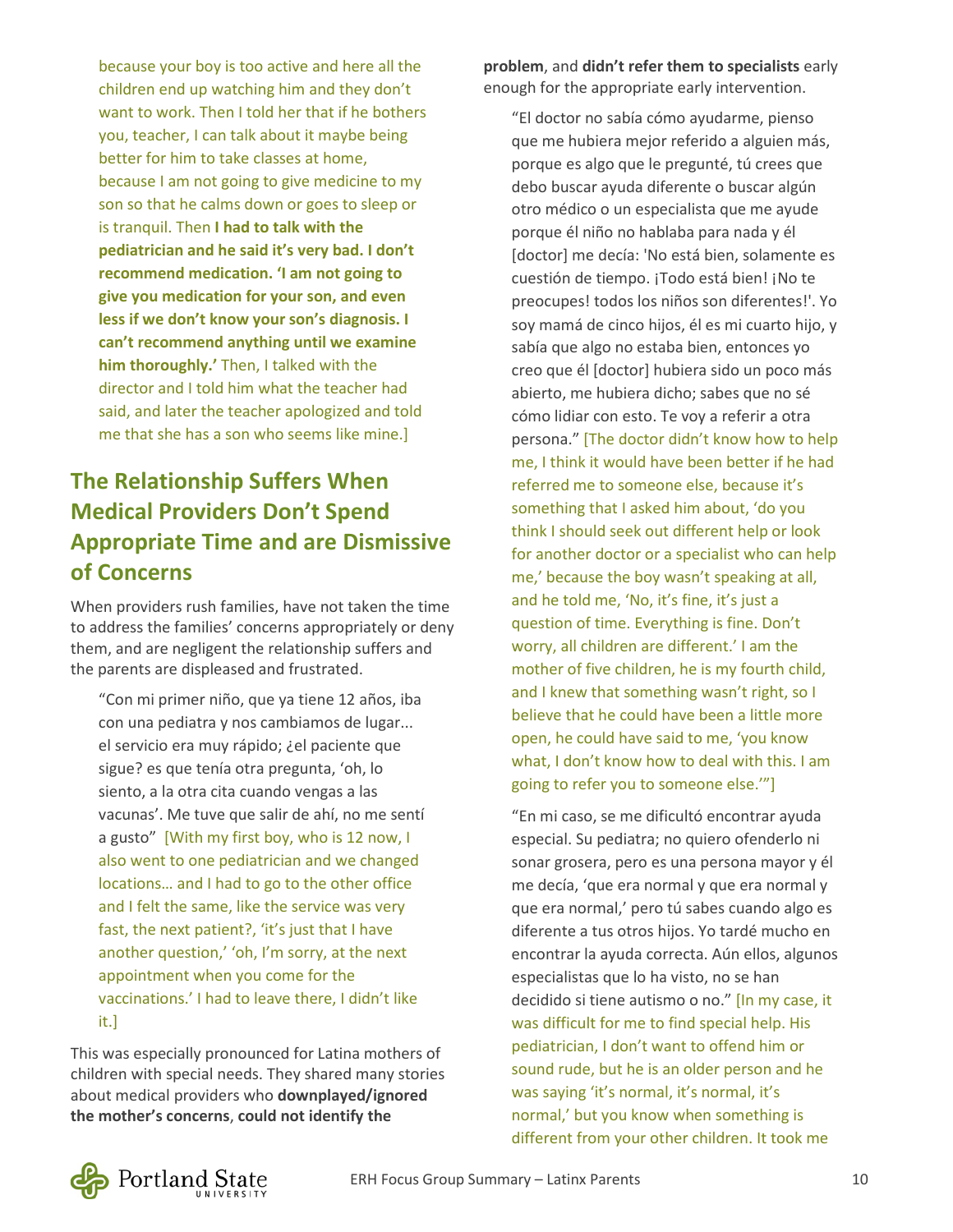a long time to find the right help. Even they, some specialists I have seen, haven't decided if he has autism or not.]

# **Areas of Opportunity for Medical Providers**

In order for medical providers to support Latinx families with small babies, they need to **tend to the relationship**, which is easier when the provider **shares the families cultural and linguistic background**.

#### *Spend time to build relationship with Latinx families*

"…Me gustaría que al menos tengan el interés de tener una relación con nosotros, no andar a las carreras como solamente entrada por salida." […**I would at least like to see that they are interested in having a relationship with us**, not walking the halls, just popping in and out.]

#### *Need Hispanic/Latinx and Culturally-Competent Providers*

Latina mothers also expressed a preference for having when providers who share their ethnic and linguistic background. Having more Hispanic/Latinx and culturally responsive and competent providers could improve the likelihood that providers can effectively and authentically build relationships with Latinx families.

"...Que hubiera doctores que pudieran hablar mi idioma, hay algunas palabras que en inglés no las sé decir o entender, entonces para mí sería algo que yo me pudiera comunicar mucho mejor con los doctores en mi lenguaje" [...If there had been doctors who could speak my language - there are some words that I don't know how to say or understand in English, so for me it would be something that would help me be able to communicate much better with the doctors in my language.]

*Medical providers need training to be able to identify and treat children with special needs.*

"…[los doctores] te dicen puede ser el autismo o puede ser hiperactividad, o puede ser esto, entonces estuve de oficina en oficina, con diferentes doctores. Y así eran las citas cada 15 días o cada semana… y al final se dieron cuenta que es simplemente emocional lo que él tiene…Lo más importante de todo es que no fue nada de lo que los doctores...me dijieron" [...[the doctors] say to you 'it could be autism or it could be hyperactivity, or it could be this.' So I was going from office to office to see different doctors. So there were appointments every 15 days or every week… at the end they realized that what he has is simply emotional…the most important of all was that it wasn't any of the things that the doctors…had told me.]

As described above, families had many stories of frustration and delayed access to services due to their perception that the medical provider was unable to diagnose their child and unwilling to refer them to specialists or doing it at the appropriate time. Families caring for special needs children need extra support and care during the diagnosis process. Mothers shared that it would be helpful if efforts were made to streamline the process to ensure appropriate treatment and services are made available in a timely manner.

### **Summary & Takeaways**

One of the most important takeaways from this group of Latinx mothers is that they clearly understood and described the importance of foundational early relationships with their children, and see relationships with family members, informal friends/networks, and health care providers as a source of well-being. In particular, these mothers described:

Strong connections with their infants that are intentionally created through loving, affectionate parenting. These connections were seen as essential to the well-being of the mothers as well as the babies.

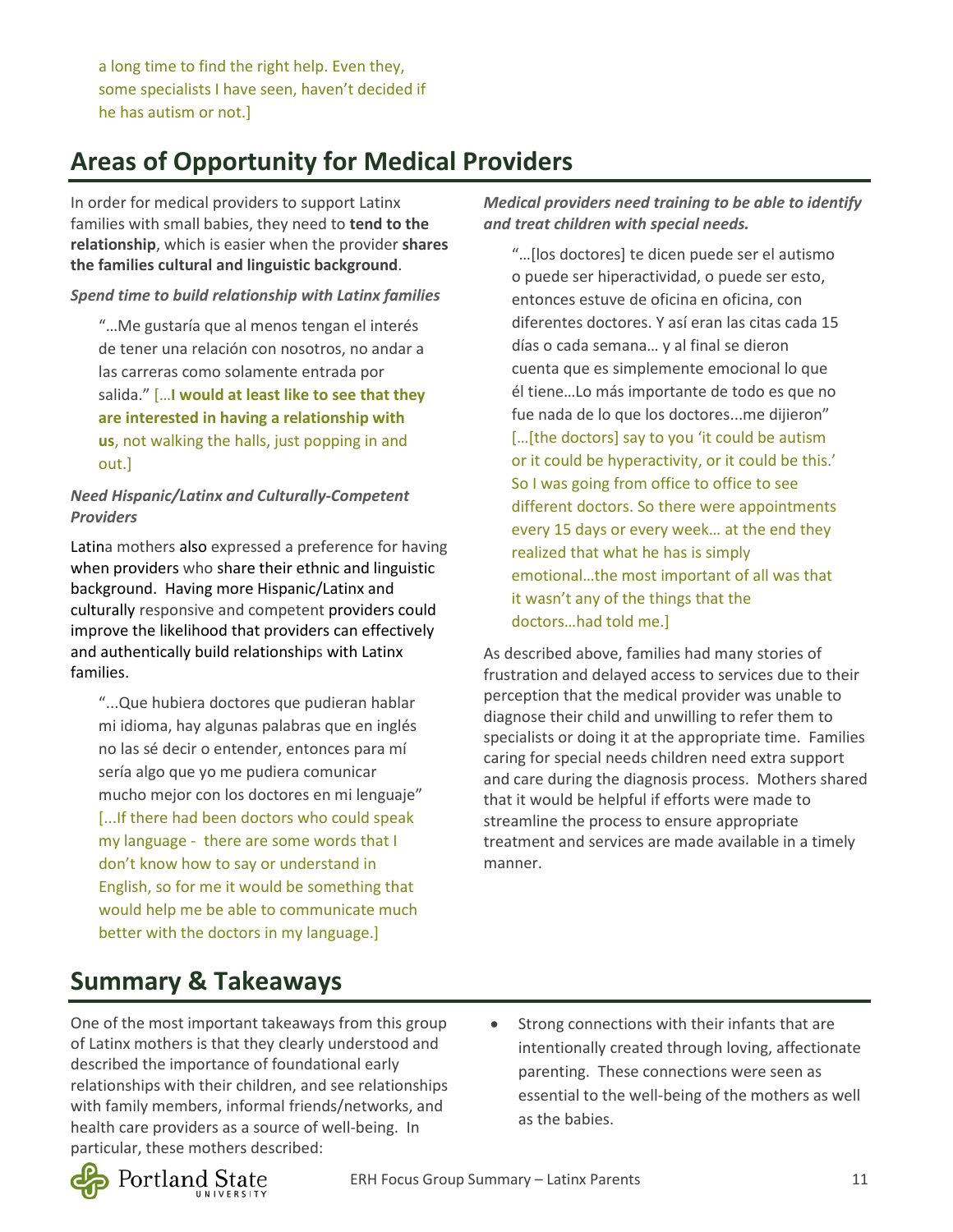- Stress and distress are experienced when there are challenges in creating these connections (e.g., when infants are hospitalized, premature, or have other early health or social-emotional challenges).
- Overall, these mothers held a holistic view of their child's wellness, one that includes nurturing physical health, language, independence, and social emotional health through their role as parents;

Many of these mothers see health care professionals as an important source of information and support for themselves and their children, and expressed a willingness to go to these providers despite some of the challenges they had encountered. These challenges happened when Latinx mothers experienced medical providers as not listening, rushing, and not "tending to the relationship".

Tending these relationships with mothers and families was seen as foundational for building trust between these mothers and their health care providers. To this end, these mothers recommended:

- Creating systems changes that would allow providers to spend more time with families during health care visits;
- Having access to more culturally-specific health care providers, who not only speak Spanish, but understand the Latinx culture and values;
- Respecting and honoring parents' roles as having expertise in understanding their children, and in particular, responding to mothers' concerns about developmental delays and simplifying systems for accessing developmentally supportive systems.